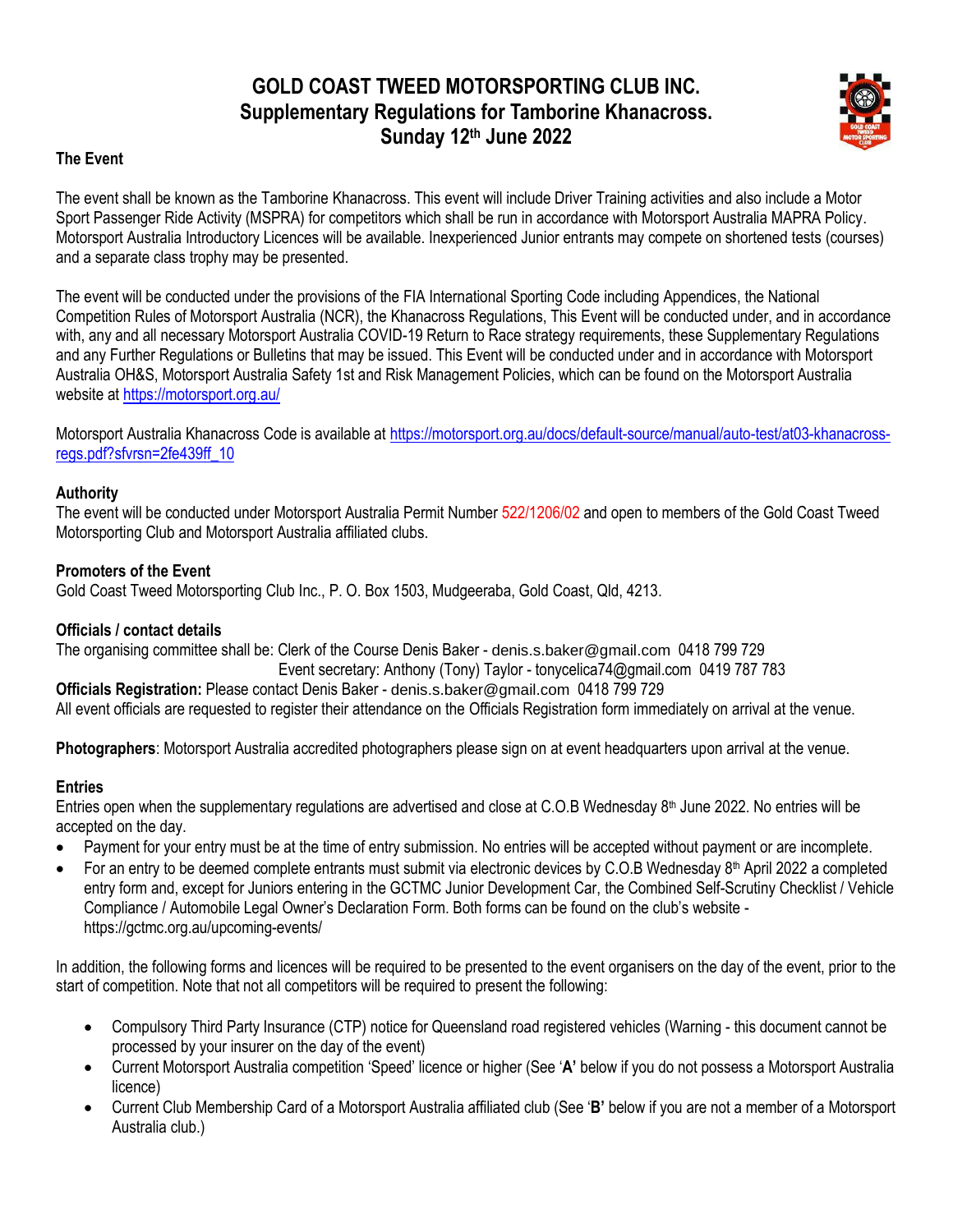• Passenger Ride Entry Form for those wishing to act as a co-driver / instructor and is found on the club's website <https://gctmc.org.au/upcoming-events/>

# **Licences / Club Membership**

All drivers must be a financial member of a Motorsport Australia affiliated car club and be in possession of the relevant and current Motorsport Australia licence OR apply for GCTMC Day Membership and a Motorsport Australia Introductory Licence. Each Driver under the age of 18 years (Junior) MUST obtain written **permission from their parent or guardian** (as part of the entry form).

# **A. Introductory Motorsport Australia Licences**

All competitors driving in the event MUST have a Motorsport Australia Licence to enter. Introductory Motorsport Australia Licences will be available to potential future competitors at a cost of \$25 and is only available on the day of the event. If the applicant is a Junior a parent / guardian will be required to be present to sign the application. Payment is made via your credit card details which are to be completed on the application form. No cash payment can be accepted. Following the event these forms will be forwarded to Motorsport Australia and the fee is then offset against your competition licence application.

**B. GCTMC Day Membership** (for those who are not a member of either the GCTMC or a Motorsport Australia Affiliated club). GCTMC Day Membership is available at \$20 and is to be completed as part of the entry form. This is a once only use offer. The \$20 will be discounted from your membership joining fee. A GCTMC Membership application is available at: <http://gctmc.org.au/membership/>

# **GCTMC's Junior Development Car availability**

The GCTMC's Junior Car is available for up to four Juniors 12 to 18 years. Parent / Guardians of a Junior entrant can request the use of the vehicle via the event entry form and a payment fee of \$50. Helmets & hair nets are provided for these entrants if required. **NOTE**: No refund for the use of this vehicle will be made for cancellation of use or entry withdrawal after the close of entries.

# **Entry Fee:**

The entry fee includes costs for the Motorsport Australia Permit, Certificate of Currency (Insurance), toilets, venue development and equipment procurement / maintenance.

- Current Adult GCTMC Member: \$70
- Adult members of a Motorsport Australia affiliated club other than GCTMC: \$80
- Adult GCTMC Day Membership (once only use) plus entry fee: \$90
- Current GCTMC Junior member (12 year to Under 18 years): \$35:00
- Junior member of a Motorsport Australia affiliated club other than GCTMC: \$40
- Junior GCTMC Day Membership (once only use) plus entry fee: \$45
- Use of the GCTMC's Junior Development Car: \$50
- Motorsport Australia Introductory Licence (once only use see above): \$25

**A maximum of three drivers may enter in the one automobile** (except for the GCTMC Junior Car).

Certain public, property, professional indemnity and personal accident insurance is provided by Motorsport Australia in relation to the event. Further details can be found in the Motorsport Australia Insurance Handbook, available at [https://motorsport.org.au/.](https://motorsport.org.au/) The organisers reserve the right to refuse any entry in accordance with the NCR of the current Motorsport Australia Manual. Entries may be capped at maximum of 40 Entries, at Clerk of Course discretion, and shall be accepted in order of receipt.

# **Entry Fee Refunds**

A fee of \$35 for Seniors and \$20 for Juniors will be charged for withdrawal from the event after the close of entries. No refund for the use of the GCTMC Junior Development car will be made for cancellation / entry withdrawal after the close of entries.

# **Payment Methods**

No cash or credit card payments will be accepted on the day of the event (except for the Motorsport Australia Introductory Licence paid by credit card at the event). Payment made with your entry can be by Credit Card via the GCTMC website link or by EFT to: Bank: NAB, BSB: 084-569 Account: 01-544-4501 Account Name: GCTMC Inc.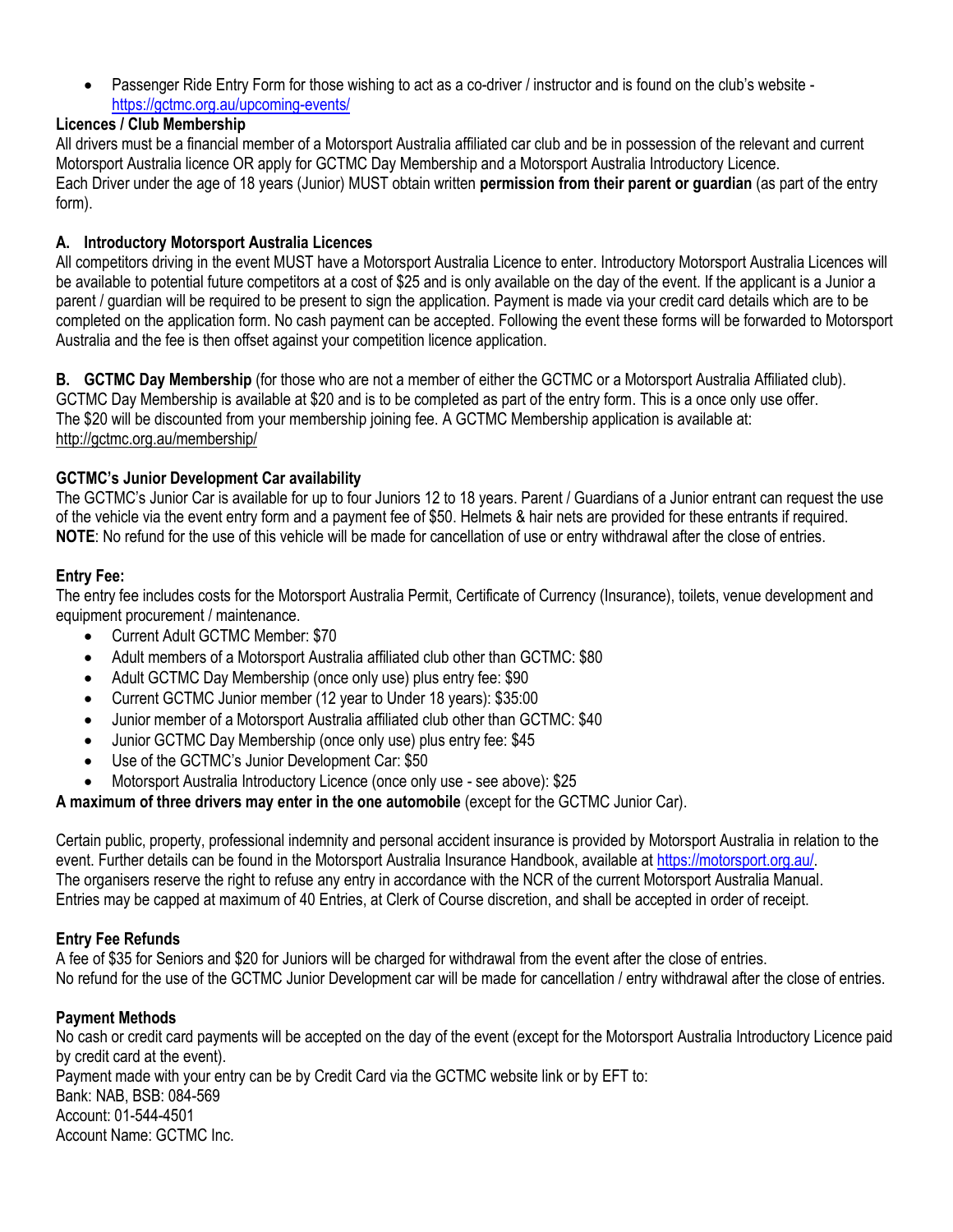At time of lodgment of entry in Payee reference put Driver / Entrant name. *It is preferable that you please forward a copy of proof of payment with your entry form.* **Classes and Point Scoring** The following classes will be used:

#### **Classes:**

A: up to 1600cc B: 1601cc - 2000cc C: 2001cc – 3000cc D: 3001cc and over E: 4WD

F: Females (2WD only) G: Juniors (Up to and including 18 years of age during year of competition and 2WD only) H: Specials I: Hybrid / Electric

Drivers in the Junior and Female class must compete in a 2-wheel drive, naturally aspirated vehicle to win this class. Specifically, junior, or female drivers competing in 4WD and / or turbocharged vehicles will be considered to be competing in the 4WD or appropriate class and will not be considered for the junior or ladies' class.

A minimum of two competitors must be entered in a class for a trophy to be awarded for that class.

# **Trophy Presentation**

Trophies may be presented following "pack up" on the day of the event. If the results are not available at that time then at the GCTMC monthly club meeting at *The Back Page* 1 Market Street, Carrara on the third Wednesday night of the month starting at 6.30pm ONLY.

**Timing of runs:** The recorded elapsed time for each run will be to the full second by hand held stop watch.

#### **Abandonment**

The event may be altered, postponed, abandoned or cancelled at the sole discretion of the organisers, subject to the provisions in the NCR of the current Motorsport Australia Manual.

#### **Venue Location**

The event shall be conducted at a venue on Clutha Creek Road, Tamborine. The entrance gate is 700 meters west of the intersection with Waterford – Tamborine Road. The competition area is not visible from the road. Please note: Immediately after passing through the gate turn **right**. The gate may be closed (not locked) from 9.30 am. Please close the gate after you enter or leave after that time as there are farm animals present.

# **Event Timetable**

Drivers & Officials Briefing to commence at 9.00am Event to commence at (approximately) 9.30am. Event to finish at 3.00pm (approximately).

# **Vehicle Scrutiny / Vehicle Compliance / Automobile Legal Owner's Declaration**

Competitors, except for Juniors entering in the GCTMC Junior Development Car, will be required to submit the Combined Self-Scrutiny Checklist / Vehicle Compliance / Automobile Legal Owner's Declaration Form prior to close of entries. When the competition vehicle is registered and NOT owned and/or registered in the Driver's Name the relevant section in the Combined Self-Scrutiny Checklist / Vehicle Compliance / Automobile Legal Owner's Declaration Form should be completed. GCTMC officials may perform spot scrutiny checks throughout the day.

#### **Safety Requirements**

Vehicles must comply with Schedule A & Group 4K (where applicable) of the current Motorsport Australia Manual. A fire extinguisher MUST be fitted to the vehicle as per standard requirements of the current Motorsport Australia Manual. The minimum requirement is 0.9kg capacity, be fully charged, securely mounted and easily accessible to the driver. Apparel, including helmets, must comply with Schedule D of the current Motorsport Australia Manual. A Motorsport Australia approved helmet must be worn by all drivers while competing in this event. The preferred driver clothing is single layer driving suit, however ankle to wrist non-synthetic/non-flammable clothing must be worn (including closed in non synthetic shoes) at all times when competing. Particular heed should be taken to battery security, seat security, roadworthy condition of suspension, roll bars, seat belts, safety harness and tyres as per current NCR. Approved crash helmets and eye protection (not sunglasses) are required for all non-production or open vehicles. All vehicles must be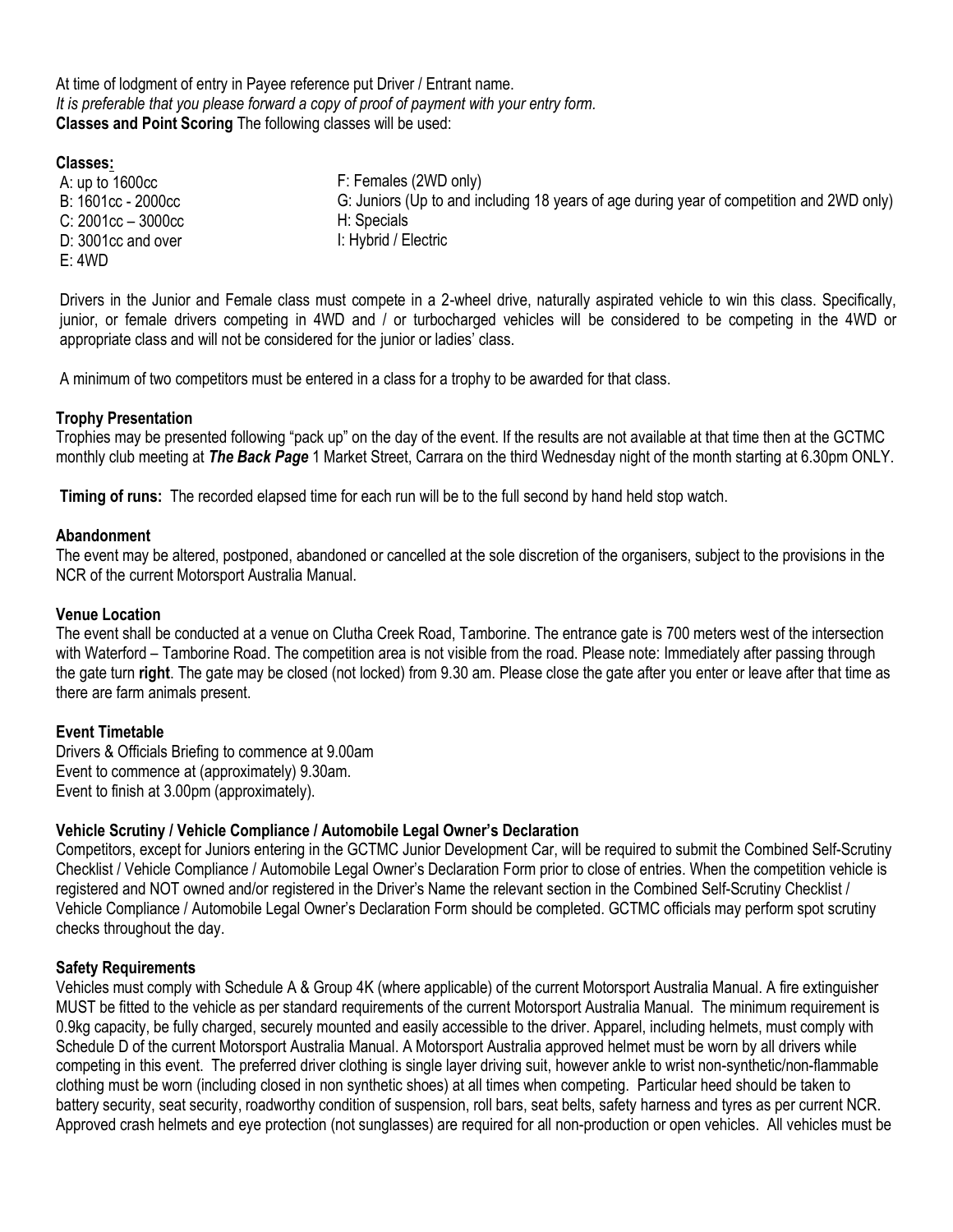fitted with an effective exhaust silencer system at all times. **The maximum noise emission permissible is 95db(A)** Fuel must comply with Schedule G of the current Motorsport Australia Manual. No fuel available at premises. Refuel to take place in designated area. **Compulsory Third Party Insurance (CTP) notice required for a vehicle registered in Queensland**

An approved **Compulsory Third Party Insurance (CTP) notice**, with the name and date of this event inscribed on it (Tamborine Khanacross) must be presented to the event organisers prior to the start of competition. A vehicle that is registered in the State of Queensland cannot have its registration plates removed (i.e. – classified as an unregistered vehicle) and compete without a valid CTP insurance notice. (Note your CTP Insurer is not able to complete this form on the day of the event).

# **Venue surface & tyres**

The venues surface consists of grassed earth. Starting and finishing procedures for each run must comply with that stated in Article 11 of the Khanacross Regulations. Both road and rally tyres will be allowed. No knobbly 'off-road' tyres will be allowed.

# **Penalties**

Entrants driving in manner deemed dangerous by the event officials will be reported to the Clerk of the Course. It will be his decision whether to remove the driver from the event. The penalties shall be awarded in accordance with Motorsport Australia Khanacross Code and the Queensland Addendum. Appeals must be made in accordance with Part XIII of the current Motorsport Australia Manual and submitted electronically. Nominated Officials shall be deemed Judges of Fact with respect to the application of penalties as specified under Motorsport Australia Khanacross Regulations of the current Motorsport Australia Manual.

# **Protests**

Protests or appeals must be made in accordance with the NCR.

# **Alcohol, Drugs and other Substances**

The holder of a Motorsport Australia Licence (or a Licence issued by another ASN) may be tested for the presence of any drug or other banned substance and subject to a penalty for a breach of the Australian National Anti-Doping Policy and/or the Motorsport Australia Illicit Drugs in Sport (Safety Testing) Policy at [www.motorsport.org.au.](http://www.motorsport.org.au/)

Consumption of alcohol in the paddock, pits or any other Reserved Area is prohibited until all Competition is concluded each day. The holder of a Motorsport Australia Licence (or a Licence issued by another ASN) may be tested for the presence of alcohol by a Motorsport Australia Accredited Testing Official (CATO) in accordance with the Motorsport Australia Alcohol Policy at [www.motorsport.org.au.](http://www.motorsport.org.au/)

# *Consumption of alcoholic beverages is forbidden in accordance with the NCR.*

# **COVID Plan for this Event**

A Covid Plan has been submitted for approval by the GCTMC Inc. which relates to the Covid policy in place by the Queensland Government at the time of the event.

# **General**

All car carrying trailers MUST be parked "up top" of the venue in the designated area. NO car carrying trailers are to be driven down to the competition area. Competitors should plan their own equipment for the day's activity allowing for this fact. Travel from the competition area to the service park, although close, will be restricted. Drivers will be spending time at the competition area between runs located in a designated area. It is recommended drivers be prepared for that situation by bringing a folding chair and a nonalcoholic drink. Your rubbish to be removed from the venue and any oils spills are to be reported to the Clerk of the Course.

A maximum speed limit of 10kph is required in the service park and a maximum of 20 kph traversing between the service park and the front entrance gate.

# *A sausage sizzle and drinks will be available for \$3 per meal and \$2 per drink.*

*This a club level event. Competitors as well as officials will be required to assist with the day's activities, including course set up, change of tests and especially 'pack up' at the end of the day.*